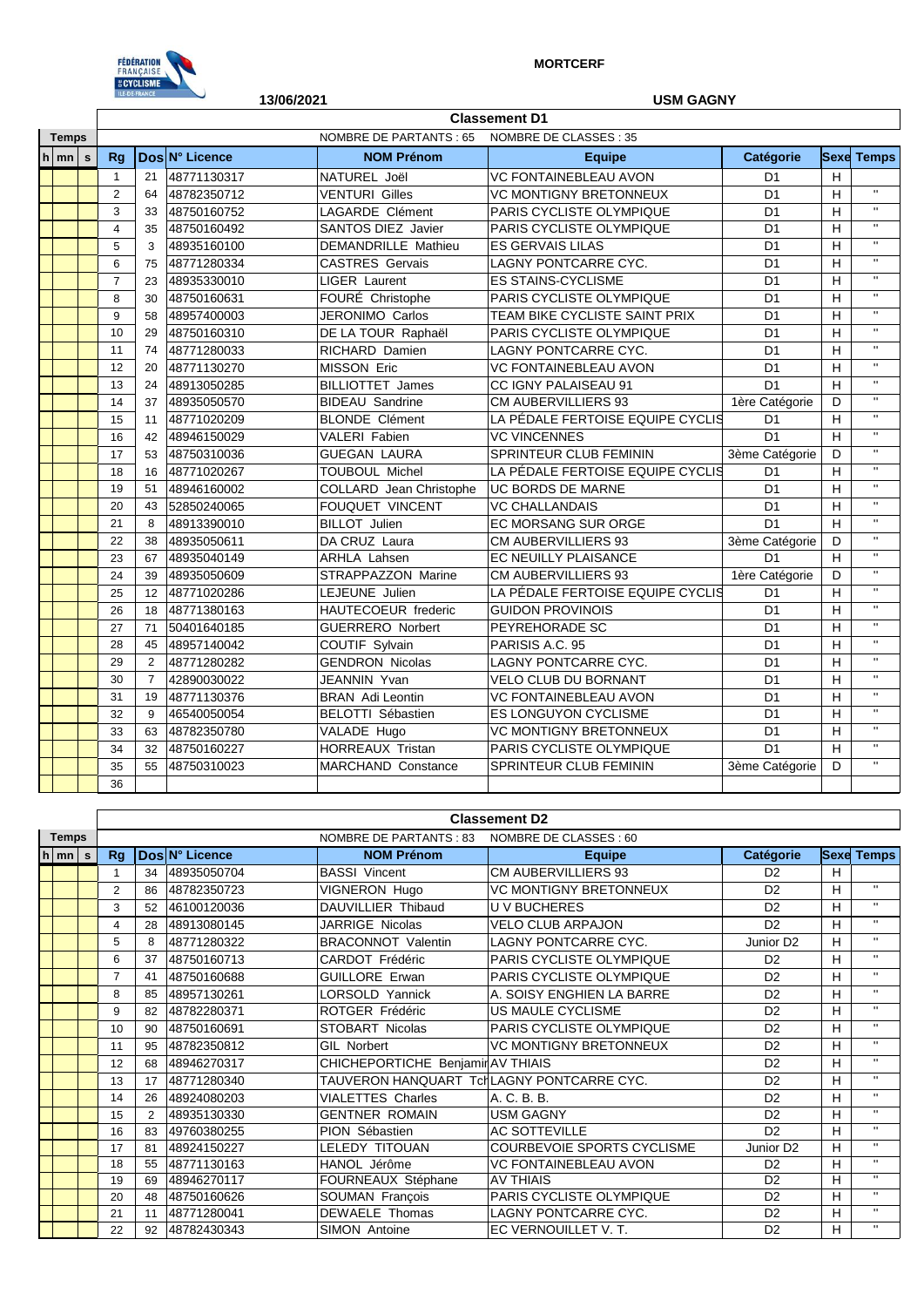| $\overline{u}$<br>48935160290<br>FILLEZ Clément<br><b>ES GERVAIS LILAS</b><br>D <sub>2</sub><br>н<br>24<br>84<br>$\mathbf{H}$<br><b>AV THIAIS</b><br>D <sub>2</sub><br>25<br>48946270143<br>BENHAMOU Jérémy<br>H<br>67<br>$\mathbf{H}$<br>48935130192<br><b>GAULTIER Laurent</b><br><b>USM GAGNY</b><br>D <sub>2</sub><br>26<br>$\overline{1}$<br>H<br>$\mathbf{H}$<br>48935130334<br>JEGER Tomasz<br><b>USM GAGNY</b><br>D <sub>2</sub><br>26<br>Н<br>$\overline{4}$<br>$\overline{u}$<br>LA PÉDALE FERTOISE EQUIPE CYCLIS<br>D <sub>2</sub><br>H<br>48771020005<br><b>GOMES Pascal</b><br>26<br>21<br>$\mathbf{H}$<br>LA PÉDALE FERTOISE EQUIPE CYCLIS<br>D <sub>2</sub><br>48771020036<br>PARIS Richard<br>н<br>26<br>22<br>π<br>CHESNEL David<br>D <sub>2</sub><br>26<br>48924080207<br>A. C. B. B.<br>н<br>24<br>$\mathbf{H}$<br><b>ES LONGUYON CYCLISME</b><br>D <sub>2</sub><br>FRANCOIS Jean Noël<br>H<br>26<br>29<br>46540050059<br>$\bar{\mathbf{H}}$<br>48771190036<br><b>MERESSE Fabrice</b><br><b>CC COULOMMIERS</b><br>D <sub>2</sub><br>н<br>26<br>66<br>$\mathbf{H}$<br>48957140210<br><b>SANCHEZ Gilles</b><br>PARISIS A.C. 95<br>D <sub>2</sub><br>н<br>26<br>73<br>$\mathbf{H}$<br>48935100165<br>UHL Jérôme<br><b>VCA DU BOURGET</b><br>D <sub>2</sub><br>26<br>Н<br>87<br>$\overline{u}$<br>CC IGNY PALAISEAU 91<br>D <sub>2</sub><br>H<br>48913050189<br><b>GOIX Thomas</b><br>26<br>88<br>$\mathbf{H}$<br>SARRAZIN Mickaël<br>ECHAPPEE NOGENT BRAQUET LIBRE<br>D <sub>2</sub><br>н<br>37<br>46100110014<br>74<br>$\mathbf{H}$<br>D <sub>2</sub><br><b>DUVAL Didier</b><br>EC DU HOUDANAIS<br>38<br>48782210213<br>н<br>77<br>$\mathbf{H}$<br>48771130396<br>PERREVE Flavio<br><b>VC FONTAINEBLEAU AVON</b><br>Junior D <sub>2</sub><br>H<br>39<br>57<br>$\mathbf{u}$<br><b>TEAM PELTRAX - CSD</b><br>48771150083<br>BARBOSA José<br>D <sub>2</sub><br>н<br>40<br>61<br>$\mathbf{u}$<br>PARIS CYCLISTE OLYMPIQUE<br>41<br>48750160759<br>DELAHAYE Maxence<br>D <sub>2</sub><br>H<br>38<br>$\mathbf{H}$<br>48957120451<br>SAUVAGE Florian<br>OLYMPIQUE C.V.O.<br>D <sub>2</sub><br>42<br>Н<br>79<br>$\mathbf{H}$<br>MILOT Valere<br>PARIS CYCLISTE OLYMPIQUE<br>D <sub>2</sub><br>43<br>48750160491<br>H<br>44<br>$\mathbf{H}$<br>44<br><b>FRANCES Adrien</b><br>PARISIS A.C. 95<br>Junior D <sub>2</sub><br>H<br>72<br>48957140220<br>$\mathbf{H}$<br>RENARD Alain<br>48935190048<br><b>SE PAVILLONNAIS</b><br>D <sub>2</sub><br>н<br>45<br>50<br>$\mathbf{u}$<br>LA PÉDALE FERTOISE EQUIPE CYCLIS<br><b>BARTLET Frédéric</b><br>D <sub>2</sub><br>H<br>48771020252<br>46<br>18<br>$\overline{u}$<br>48750160559<br>EVEN Tom<br>PARIS CYCLISTE OLYMPIQUE<br>D <sub>2</sub><br>н<br>47<br>39<br>Ŧ<br><b>LARRIEU Laurent</b><br>48924080241<br>A. C. B. B.<br>D <sub>2</sub><br>н<br>48<br>25<br>$\mathbf{H}$<br>49<br>48771080013<br>DELEURME Sébastien<br><b>AS CHELLES</b><br>D <sub>2</sub><br>36<br>н<br>$\mathbf{H}$<br>D <sub>2</sub><br>48750160637<br><b>GONIEAUX Frédéric</b><br>PARIS CYCLISTE OLYMPIQUE<br>н<br>50<br>40<br>$\mathbf{H}$<br>LOUIS Gabin<br>Junior D2<br>H<br>48935130327<br><b>USM GAGNY</b><br>51<br>6<br>CSM VILLENEUVE LA GARENNE<br>$\mathbf{H}$<br><b>LALLEMANT Lara</b><br>48924200235<br>52<br>Junior<br>D<br>78<br>$\mathbf{u}$<br>ROLLAND Yann<br><b>VC FONTAINEBLEAU AVON</b><br>D <sub>2</sub><br>48771130359<br>н<br>53<br>58<br>π<br>48771130343<br><b>DUBOIS Anthony</b><br><b>VC FONTAINEBLEAU AVON</b><br>D <sub>2</sub><br>н<br>54<br>54<br>$\mathbf{H}$<br><b>GOUHIER VINCENT</b><br>55<br>48913020404<br>AS CORBEIL ESSONNES<br>D <sub>2</sub><br>H<br>30<br>$\mathbf{H}$<br><b>US CRETEIL</b><br>D <sub>2</sub><br>56<br><b>BELBACHIR MEHDI</b><br>80<br>48946040479<br>н<br>$\mathbf{H}$<br>LE BRAS Justine<br><b>US METRO TRANSPORTS</b><br>57<br>48750240337<br>3ème Catégorie<br>35<br>D |  | 23 | 42 | 48750160708 | <b>MARTINS</b> Vincent | PARIS CYCLISTE OLYMPIQUE | Junior D <sub>2</sub> | H | $\mathbf{H}$ |
|------------------------------------------------------------------------------------------------------------------------------------------------------------------------------------------------------------------------------------------------------------------------------------------------------------------------------------------------------------------------------------------------------------------------------------------------------------------------------------------------------------------------------------------------------------------------------------------------------------------------------------------------------------------------------------------------------------------------------------------------------------------------------------------------------------------------------------------------------------------------------------------------------------------------------------------------------------------------------------------------------------------------------------------------------------------------------------------------------------------------------------------------------------------------------------------------------------------------------------------------------------------------------------------------------------------------------------------------------------------------------------------------------------------------------------------------------------------------------------------------------------------------------------------------------------------------------------------------------------------------------------------------------------------------------------------------------------------------------------------------------------------------------------------------------------------------------------------------------------------------------------------------------------------------------------------------------------------------------------------------------------------------------------------------------------------------------------------------------------------------------------------------------------------------------------------------------------------------------------------------------------------------------------------------------------------------------------------------------------------------------------------------------------------------------------------------------------------------------------------------------------------------------------------------------------------------------------------------------------------------------------------------------------------------------------------------------------------------------------------------------------------------------------------------------------------------------------------------------------------------------------------------------------------------------------------------------------------------------------------------------------------------------------------------------------------------------------------------------------------------------------------------------------------------------------------------------------------------------------------------------------------------------------------------------------------------------------------------------------------------------------------------------------------------------------------------------------------------------------------------------------------------------------------------------------------------------------------------------------------------------------------------------------------------------------------------------------------------------------------------------------------------------------------------------------------------------------------------------------------|--|----|----|-------------|------------------------|--------------------------|-----------------------|---|--------------|
|                                                                                                                                                                                                                                                                                                                                                                                                                                                                                                                                                                                                                                                                                                                                                                                                                                                                                                                                                                                                                                                                                                                                                                                                                                                                                                                                                                                                                                                                                                                                                                                                                                                                                                                                                                                                                                                                                                                                                                                                                                                                                                                                                                                                                                                                                                                                                                                                                                                                                                                                                                                                                                                                                                                                                                                                                                                                                                                                                                                                                                                                                                                                                                                                                                                                                                                                                                                                                                                                                                                                                                                                                                                                                                                                                                                                                                                                  |  |    |    |             |                        |                          |                       |   |              |
|                                                                                                                                                                                                                                                                                                                                                                                                                                                                                                                                                                                                                                                                                                                                                                                                                                                                                                                                                                                                                                                                                                                                                                                                                                                                                                                                                                                                                                                                                                                                                                                                                                                                                                                                                                                                                                                                                                                                                                                                                                                                                                                                                                                                                                                                                                                                                                                                                                                                                                                                                                                                                                                                                                                                                                                                                                                                                                                                                                                                                                                                                                                                                                                                                                                                                                                                                                                                                                                                                                                                                                                                                                                                                                                                                                                                                                                                  |  |    |    |             |                        |                          |                       |   |              |
|                                                                                                                                                                                                                                                                                                                                                                                                                                                                                                                                                                                                                                                                                                                                                                                                                                                                                                                                                                                                                                                                                                                                                                                                                                                                                                                                                                                                                                                                                                                                                                                                                                                                                                                                                                                                                                                                                                                                                                                                                                                                                                                                                                                                                                                                                                                                                                                                                                                                                                                                                                                                                                                                                                                                                                                                                                                                                                                                                                                                                                                                                                                                                                                                                                                                                                                                                                                                                                                                                                                                                                                                                                                                                                                                                                                                                                                                  |  |    |    |             |                        |                          |                       |   |              |
|                                                                                                                                                                                                                                                                                                                                                                                                                                                                                                                                                                                                                                                                                                                                                                                                                                                                                                                                                                                                                                                                                                                                                                                                                                                                                                                                                                                                                                                                                                                                                                                                                                                                                                                                                                                                                                                                                                                                                                                                                                                                                                                                                                                                                                                                                                                                                                                                                                                                                                                                                                                                                                                                                                                                                                                                                                                                                                                                                                                                                                                                                                                                                                                                                                                                                                                                                                                                                                                                                                                                                                                                                                                                                                                                                                                                                                                                  |  |    |    |             |                        |                          |                       |   |              |
|                                                                                                                                                                                                                                                                                                                                                                                                                                                                                                                                                                                                                                                                                                                                                                                                                                                                                                                                                                                                                                                                                                                                                                                                                                                                                                                                                                                                                                                                                                                                                                                                                                                                                                                                                                                                                                                                                                                                                                                                                                                                                                                                                                                                                                                                                                                                                                                                                                                                                                                                                                                                                                                                                                                                                                                                                                                                                                                                                                                                                                                                                                                                                                                                                                                                                                                                                                                                                                                                                                                                                                                                                                                                                                                                                                                                                                                                  |  |    |    |             |                        |                          |                       |   |              |
|                                                                                                                                                                                                                                                                                                                                                                                                                                                                                                                                                                                                                                                                                                                                                                                                                                                                                                                                                                                                                                                                                                                                                                                                                                                                                                                                                                                                                                                                                                                                                                                                                                                                                                                                                                                                                                                                                                                                                                                                                                                                                                                                                                                                                                                                                                                                                                                                                                                                                                                                                                                                                                                                                                                                                                                                                                                                                                                                                                                                                                                                                                                                                                                                                                                                                                                                                                                                                                                                                                                                                                                                                                                                                                                                                                                                                                                                  |  |    |    |             |                        |                          |                       |   |              |
|                                                                                                                                                                                                                                                                                                                                                                                                                                                                                                                                                                                                                                                                                                                                                                                                                                                                                                                                                                                                                                                                                                                                                                                                                                                                                                                                                                                                                                                                                                                                                                                                                                                                                                                                                                                                                                                                                                                                                                                                                                                                                                                                                                                                                                                                                                                                                                                                                                                                                                                                                                                                                                                                                                                                                                                                                                                                                                                                                                                                                                                                                                                                                                                                                                                                                                                                                                                                                                                                                                                                                                                                                                                                                                                                                                                                                                                                  |  |    |    |             |                        |                          |                       |   |              |
|                                                                                                                                                                                                                                                                                                                                                                                                                                                                                                                                                                                                                                                                                                                                                                                                                                                                                                                                                                                                                                                                                                                                                                                                                                                                                                                                                                                                                                                                                                                                                                                                                                                                                                                                                                                                                                                                                                                                                                                                                                                                                                                                                                                                                                                                                                                                                                                                                                                                                                                                                                                                                                                                                                                                                                                                                                                                                                                                                                                                                                                                                                                                                                                                                                                                                                                                                                                                                                                                                                                                                                                                                                                                                                                                                                                                                                                                  |  |    |    |             |                        |                          |                       |   |              |
|                                                                                                                                                                                                                                                                                                                                                                                                                                                                                                                                                                                                                                                                                                                                                                                                                                                                                                                                                                                                                                                                                                                                                                                                                                                                                                                                                                                                                                                                                                                                                                                                                                                                                                                                                                                                                                                                                                                                                                                                                                                                                                                                                                                                                                                                                                                                                                                                                                                                                                                                                                                                                                                                                                                                                                                                                                                                                                                                                                                                                                                                                                                                                                                                                                                                                                                                                                                                                                                                                                                                                                                                                                                                                                                                                                                                                                                                  |  |    |    |             |                        |                          |                       |   |              |
|                                                                                                                                                                                                                                                                                                                                                                                                                                                                                                                                                                                                                                                                                                                                                                                                                                                                                                                                                                                                                                                                                                                                                                                                                                                                                                                                                                                                                                                                                                                                                                                                                                                                                                                                                                                                                                                                                                                                                                                                                                                                                                                                                                                                                                                                                                                                                                                                                                                                                                                                                                                                                                                                                                                                                                                                                                                                                                                                                                                                                                                                                                                                                                                                                                                                                                                                                                                                                                                                                                                                                                                                                                                                                                                                                                                                                                                                  |  |    |    |             |                        |                          |                       |   |              |
|                                                                                                                                                                                                                                                                                                                                                                                                                                                                                                                                                                                                                                                                                                                                                                                                                                                                                                                                                                                                                                                                                                                                                                                                                                                                                                                                                                                                                                                                                                                                                                                                                                                                                                                                                                                                                                                                                                                                                                                                                                                                                                                                                                                                                                                                                                                                                                                                                                                                                                                                                                                                                                                                                                                                                                                                                                                                                                                                                                                                                                                                                                                                                                                                                                                                                                                                                                                                                                                                                                                                                                                                                                                                                                                                                                                                                                                                  |  |    |    |             |                        |                          |                       |   |              |
|                                                                                                                                                                                                                                                                                                                                                                                                                                                                                                                                                                                                                                                                                                                                                                                                                                                                                                                                                                                                                                                                                                                                                                                                                                                                                                                                                                                                                                                                                                                                                                                                                                                                                                                                                                                                                                                                                                                                                                                                                                                                                                                                                                                                                                                                                                                                                                                                                                                                                                                                                                                                                                                                                                                                                                                                                                                                                                                                                                                                                                                                                                                                                                                                                                                                                                                                                                                                                                                                                                                                                                                                                                                                                                                                                                                                                                                                  |  |    |    |             |                        |                          |                       |   |              |
|                                                                                                                                                                                                                                                                                                                                                                                                                                                                                                                                                                                                                                                                                                                                                                                                                                                                                                                                                                                                                                                                                                                                                                                                                                                                                                                                                                                                                                                                                                                                                                                                                                                                                                                                                                                                                                                                                                                                                                                                                                                                                                                                                                                                                                                                                                                                                                                                                                                                                                                                                                                                                                                                                                                                                                                                                                                                                                                                                                                                                                                                                                                                                                                                                                                                                                                                                                                                                                                                                                                                                                                                                                                                                                                                                                                                                                                                  |  |    |    |             |                        |                          |                       |   |              |
|                                                                                                                                                                                                                                                                                                                                                                                                                                                                                                                                                                                                                                                                                                                                                                                                                                                                                                                                                                                                                                                                                                                                                                                                                                                                                                                                                                                                                                                                                                                                                                                                                                                                                                                                                                                                                                                                                                                                                                                                                                                                                                                                                                                                                                                                                                                                                                                                                                                                                                                                                                                                                                                                                                                                                                                                                                                                                                                                                                                                                                                                                                                                                                                                                                                                                                                                                                                                                                                                                                                                                                                                                                                                                                                                                                                                                                                                  |  |    |    |             |                        |                          |                       |   |              |
|                                                                                                                                                                                                                                                                                                                                                                                                                                                                                                                                                                                                                                                                                                                                                                                                                                                                                                                                                                                                                                                                                                                                                                                                                                                                                                                                                                                                                                                                                                                                                                                                                                                                                                                                                                                                                                                                                                                                                                                                                                                                                                                                                                                                                                                                                                                                                                                                                                                                                                                                                                                                                                                                                                                                                                                                                                                                                                                                                                                                                                                                                                                                                                                                                                                                                                                                                                                                                                                                                                                                                                                                                                                                                                                                                                                                                                                                  |  |    |    |             |                        |                          |                       |   |              |
|                                                                                                                                                                                                                                                                                                                                                                                                                                                                                                                                                                                                                                                                                                                                                                                                                                                                                                                                                                                                                                                                                                                                                                                                                                                                                                                                                                                                                                                                                                                                                                                                                                                                                                                                                                                                                                                                                                                                                                                                                                                                                                                                                                                                                                                                                                                                                                                                                                                                                                                                                                                                                                                                                                                                                                                                                                                                                                                                                                                                                                                                                                                                                                                                                                                                                                                                                                                                                                                                                                                                                                                                                                                                                                                                                                                                                                                                  |  |    |    |             |                        |                          |                       |   |              |
|                                                                                                                                                                                                                                                                                                                                                                                                                                                                                                                                                                                                                                                                                                                                                                                                                                                                                                                                                                                                                                                                                                                                                                                                                                                                                                                                                                                                                                                                                                                                                                                                                                                                                                                                                                                                                                                                                                                                                                                                                                                                                                                                                                                                                                                                                                                                                                                                                                                                                                                                                                                                                                                                                                                                                                                                                                                                                                                                                                                                                                                                                                                                                                                                                                                                                                                                                                                                                                                                                                                                                                                                                                                                                                                                                                                                                                                                  |  |    |    |             |                        |                          |                       |   |              |
|                                                                                                                                                                                                                                                                                                                                                                                                                                                                                                                                                                                                                                                                                                                                                                                                                                                                                                                                                                                                                                                                                                                                                                                                                                                                                                                                                                                                                                                                                                                                                                                                                                                                                                                                                                                                                                                                                                                                                                                                                                                                                                                                                                                                                                                                                                                                                                                                                                                                                                                                                                                                                                                                                                                                                                                                                                                                                                                                                                                                                                                                                                                                                                                                                                                                                                                                                                                                                                                                                                                                                                                                                                                                                                                                                                                                                                                                  |  |    |    |             |                        |                          |                       |   |              |
|                                                                                                                                                                                                                                                                                                                                                                                                                                                                                                                                                                                                                                                                                                                                                                                                                                                                                                                                                                                                                                                                                                                                                                                                                                                                                                                                                                                                                                                                                                                                                                                                                                                                                                                                                                                                                                                                                                                                                                                                                                                                                                                                                                                                                                                                                                                                                                                                                                                                                                                                                                                                                                                                                                                                                                                                                                                                                                                                                                                                                                                                                                                                                                                                                                                                                                                                                                                                                                                                                                                                                                                                                                                                                                                                                                                                                                                                  |  |    |    |             |                        |                          |                       |   |              |
|                                                                                                                                                                                                                                                                                                                                                                                                                                                                                                                                                                                                                                                                                                                                                                                                                                                                                                                                                                                                                                                                                                                                                                                                                                                                                                                                                                                                                                                                                                                                                                                                                                                                                                                                                                                                                                                                                                                                                                                                                                                                                                                                                                                                                                                                                                                                                                                                                                                                                                                                                                                                                                                                                                                                                                                                                                                                                                                                                                                                                                                                                                                                                                                                                                                                                                                                                                                                                                                                                                                                                                                                                                                                                                                                                                                                                                                                  |  |    |    |             |                        |                          |                       |   |              |
|                                                                                                                                                                                                                                                                                                                                                                                                                                                                                                                                                                                                                                                                                                                                                                                                                                                                                                                                                                                                                                                                                                                                                                                                                                                                                                                                                                                                                                                                                                                                                                                                                                                                                                                                                                                                                                                                                                                                                                                                                                                                                                                                                                                                                                                                                                                                                                                                                                                                                                                                                                                                                                                                                                                                                                                                                                                                                                                                                                                                                                                                                                                                                                                                                                                                                                                                                                                                                                                                                                                                                                                                                                                                                                                                                                                                                                                                  |  |    |    |             |                        |                          |                       |   |              |
|                                                                                                                                                                                                                                                                                                                                                                                                                                                                                                                                                                                                                                                                                                                                                                                                                                                                                                                                                                                                                                                                                                                                                                                                                                                                                                                                                                                                                                                                                                                                                                                                                                                                                                                                                                                                                                                                                                                                                                                                                                                                                                                                                                                                                                                                                                                                                                                                                                                                                                                                                                                                                                                                                                                                                                                                                                                                                                                                                                                                                                                                                                                                                                                                                                                                                                                                                                                                                                                                                                                                                                                                                                                                                                                                                                                                                                                                  |  |    |    |             |                        |                          |                       |   |              |
|                                                                                                                                                                                                                                                                                                                                                                                                                                                                                                                                                                                                                                                                                                                                                                                                                                                                                                                                                                                                                                                                                                                                                                                                                                                                                                                                                                                                                                                                                                                                                                                                                                                                                                                                                                                                                                                                                                                                                                                                                                                                                                                                                                                                                                                                                                                                                                                                                                                                                                                                                                                                                                                                                                                                                                                                                                                                                                                                                                                                                                                                                                                                                                                                                                                                                                                                                                                                                                                                                                                                                                                                                                                                                                                                                                                                                                                                  |  |    |    |             |                        |                          |                       |   |              |
|                                                                                                                                                                                                                                                                                                                                                                                                                                                                                                                                                                                                                                                                                                                                                                                                                                                                                                                                                                                                                                                                                                                                                                                                                                                                                                                                                                                                                                                                                                                                                                                                                                                                                                                                                                                                                                                                                                                                                                                                                                                                                                                                                                                                                                                                                                                                                                                                                                                                                                                                                                                                                                                                                                                                                                                                                                                                                                                                                                                                                                                                                                                                                                                                                                                                                                                                                                                                                                                                                                                                                                                                                                                                                                                                                                                                                                                                  |  |    |    |             |                        |                          |                       |   |              |
|                                                                                                                                                                                                                                                                                                                                                                                                                                                                                                                                                                                                                                                                                                                                                                                                                                                                                                                                                                                                                                                                                                                                                                                                                                                                                                                                                                                                                                                                                                                                                                                                                                                                                                                                                                                                                                                                                                                                                                                                                                                                                                                                                                                                                                                                                                                                                                                                                                                                                                                                                                                                                                                                                                                                                                                                                                                                                                                                                                                                                                                                                                                                                                                                                                                                                                                                                                                                                                                                                                                                                                                                                                                                                                                                                                                                                                                                  |  |    |    |             |                        |                          |                       |   |              |
|                                                                                                                                                                                                                                                                                                                                                                                                                                                                                                                                                                                                                                                                                                                                                                                                                                                                                                                                                                                                                                                                                                                                                                                                                                                                                                                                                                                                                                                                                                                                                                                                                                                                                                                                                                                                                                                                                                                                                                                                                                                                                                                                                                                                                                                                                                                                                                                                                                                                                                                                                                                                                                                                                                                                                                                                                                                                                                                                                                                                                                                                                                                                                                                                                                                                                                                                                                                                                                                                                                                                                                                                                                                                                                                                                                                                                                                                  |  |    |    |             |                        |                          |                       |   |              |
|                                                                                                                                                                                                                                                                                                                                                                                                                                                                                                                                                                                                                                                                                                                                                                                                                                                                                                                                                                                                                                                                                                                                                                                                                                                                                                                                                                                                                                                                                                                                                                                                                                                                                                                                                                                                                                                                                                                                                                                                                                                                                                                                                                                                                                                                                                                                                                                                                                                                                                                                                                                                                                                                                                                                                                                                                                                                                                                                                                                                                                                                                                                                                                                                                                                                                                                                                                                                                                                                                                                                                                                                                                                                                                                                                                                                                                                                  |  |    |    |             |                        |                          |                       |   |              |
|                                                                                                                                                                                                                                                                                                                                                                                                                                                                                                                                                                                                                                                                                                                                                                                                                                                                                                                                                                                                                                                                                                                                                                                                                                                                                                                                                                                                                                                                                                                                                                                                                                                                                                                                                                                                                                                                                                                                                                                                                                                                                                                                                                                                                                                                                                                                                                                                                                                                                                                                                                                                                                                                                                                                                                                                                                                                                                                                                                                                                                                                                                                                                                                                                                                                                                                                                                                                                                                                                                                                                                                                                                                                                                                                                                                                                                                                  |  |    |    |             |                        |                          |                       |   |              |
|                                                                                                                                                                                                                                                                                                                                                                                                                                                                                                                                                                                                                                                                                                                                                                                                                                                                                                                                                                                                                                                                                                                                                                                                                                                                                                                                                                                                                                                                                                                                                                                                                                                                                                                                                                                                                                                                                                                                                                                                                                                                                                                                                                                                                                                                                                                                                                                                                                                                                                                                                                                                                                                                                                                                                                                                                                                                                                                                                                                                                                                                                                                                                                                                                                                                                                                                                                                                                                                                                                                                                                                                                                                                                                                                                                                                                                                                  |  |    |    |             |                        |                          |                       |   |              |
|                                                                                                                                                                                                                                                                                                                                                                                                                                                                                                                                                                                                                                                                                                                                                                                                                                                                                                                                                                                                                                                                                                                                                                                                                                                                                                                                                                                                                                                                                                                                                                                                                                                                                                                                                                                                                                                                                                                                                                                                                                                                                                                                                                                                                                                                                                                                                                                                                                                                                                                                                                                                                                                                                                                                                                                                                                                                                                                                                                                                                                                                                                                                                                                                                                                                                                                                                                                                                                                                                                                                                                                                                                                                                                                                                                                                                                                                  |  |    |    |             |                        |                          |                       |   |              |
|                                                                                                                                                                                                                                                                                                                                                                                                                                                                                                                                                                                                                                                                                                                                                                                                                                                                                                                                                                                                                                                                                                                                                                                                                                                                                                                                                                                                                                                                                                                                                                                                                                                                                                                                                                                                                                                                                                                                                                                                                                                                                                                                                                                                                                                                                                                                                                                                                                                                                                                                                                                                                                                                                                                                                                                                                                                                                                                                                                                                                                                                                                                                                                                                                                                                                                                                                                                                                                                                                                                                                                                                                                                                                                                                                                                                                                                                  |  |    |    |             |                        |                          |                       |   |              |
|                                                                                                                                                                                                                                                                                                                                                                                                                                                                                                                                                                                                                                                                                                                                                                                                                                                                                                                                                                                                                                                                                                                                                                                                                                                                                                                                                                                                                                                                                                                                                                                                                                                                                                                                                                                                                                                                                                                                                                                                                                                                                                                                                                                                                                                                                                                                                                                                                                                                                                                                                                                                                                                                                                                                                                                                                                                                                                                                                                                                                                                                                                                                                                                                                                                                                                                                                                                                                                                                                                                                                                                                                                                                                                                                                                                                                                                                  |  |    |    |             |                        |                          |                       |   |              |
|                                                                                                                                                                                                                                                                                                                                                                                                                                                                                                                                                                                                                                                                                                                                                                                                                                                                                                                                                                                                                                                                                                                                                                                                                                                                                                                                                                                                                                                                                                                                                                                                                                                                                                                                                                                                                                                                                                                                                                                                                                                                                                                                                                                                                                                                                                                                                                                                                                                                                                                                                                                                                                                                                                                                                                                                                                                                                                                                                                                                                                                                                                                                                                                                                                                                                                                                                                                                                                                                                                                                                                                                                                                                                                                                                                                                                                                                  |  |    |    |             |                        |                          |                       |   |              |
|                                                                                                                                                                                                                                                                                                                                                                                                                                                                                                                                                                                                                                                                                                                                                                                                                                                                                                                                                                                                                                                                                                                                                                                                                                                                                                                                                                                                                                                                                                                                                                                                                                                                                                                                                                                                                                                                                                                                                                                                                                                                                                                                                                                                                                                                                                                                                                                                                                                                                                                                                                                                                                                                                                                                                                                                                                                                                                                                                                                                                                                                                                                                                                                                                                                                                                                                                                                                                                                                                                                                                                                                                                                                                                                                                                                                                                                                  |  |    |    |             |                        |                          |                       |   |              |
|                                                                                                                                                                                                                                                                                                                                                                                                                                                                                                                                                                                                                                                                                                                                                                                                                                                                                                                                                                                                                                                                                                                                                                                                                                                                                                                                                                                                                                                                                                                                                                                                                                                                                                                                                                                                                                                                                                                                                                                                                                                                                                                                                                                                                                                                                                                                                                                                                                                                                                                                                                                                                                                                                                                                                                                                                                                                                                                                                                                                                                                                                                                                                                                                                                                                                                                                                                                                                                                                                                                                                                                                                                                                                                                                                                                                                                                                  |  |    |    |             |                        |                          |                       |   |              |
|                                                                                                                                                                                                                                                                                                                                                                                                                                                                                                                                                                                                                                                                                                                                                                                                                                                                                                                                                                                                                                                                                                                                                                                                                                                                                                                                                                                                                                                                                                                                                                                                                                                                                                                                                                                                                                                                                                                                                                                                                                                                                                                                                                                                                                                                                                                                                                                                                                                                                                                                                                                                                                                                                                                                                                                                                                                                                                                                                                                                                                                                                                                                                                                                                                                                                                                                                                                                                                                                                                                                                                                                                                                                                                                                                                                                                                                                  |  |    |    |             |                        |                          |                       |   |              |
|                                                                                                                                                                                                                                                                                                                                                                                                                                                                                                                                                                                                                                                                                                                                                                                                                                                                                                                                                                                                                                                                                                                                                                                                                                                                                                                                                                                                                                                                                                                                                                                                                                                                                                                                                                                                                                                                                                                                                                                                                                                                                                                                                                                                                                                                                                                                                                                                                                                                                                                                                                                                                                                                                                                                                                                                                                                                                                                                                                                                                                                                                                                                                                                                                                                                                                                                                                                                                                                                                                                                                                                                                                                                                                                                                                                                                                                                  |  |    |    |             |                        |                          |                       |   |              |
|                                                                                                                                                                                                                                                                                                                                                                                                                                                                                                                                                                                                                                                                                                                                                                                                                                                                                                                                                                                                                                                                                                                                                                                                                                                                                                                                                                                                                                                                                                                                                                                                                                                                                                                                                                                                                                                                                                                                                                                                                                                                                                                                                                                                                                                                                                                                                                                                                                                                                                                                                                                                                                                                                                                                                                                                                                                                                                                                                                                                                                                                                                                                                                                                                                                                                                                                                                                                                                                                                                                                                                                                                                                                                                                                                                                                                                                                  |  |    |    |             |                        |                          |                       |   |              |
|                                                                                                                                                                                                                                                                                                                                                                                                                                                                                                                                                                                                                                                                                                                                                                                                                                                                                                                                                                                                                                                                                                                                                                                                                                                                                                                                                                                                                                                                                                                                                                                                                                                                                                                                                                                                                                                                                                                                                                                                                                                                                                                                                                                                                                                                                                                                                                                                                                                                                                                                                                                                                                                                                                                                                                                                                                                                                                                                                                                                                                                                                                                                                                                                                                                                                                                                                                                                                                                                                                                                                                                                                                                                                                                                                                                                                                                                  |  |    |    |             |                        |                          |                       |   |              |

|                    |  |                      |                |             |                             | <b>Classement D3</b>              |                     |             |                |
|--------------------|--|----------------------|----------------|-------------|-----------------------------|-----------------------------------|---------------------|-------------|----------------|
| <b>Temps</b>       |  |                      |                |             |                             |                                   |                     |             |                |
| $h \mid mn \mid s$ |  | Dos N° Licence<br>Rq |                |             | <b>NOM Prénom</b>           | <b>Equipe</b>                     | <b>Catégorie</b>    | <b>Sexe</b> | <b>Temps</b>   |
|                    |  | $\mathbf{1}$         | 19             | 48771190020 | <b>BOUTIN Gaël</b>          | <b>CC COULOMMIERS</b>             | D <sub>3</sub>      | H           |                |
|                    |  | $\overline{2}$       | 53             | 46504100265 | <b>BOULE Laurent</b>        | CYCLO <sub>51</sub>               | D <sub>3</sub>      | H           | $\mathbf{H}$   |
|                    |  | 3                    | 20             | 48771190026 | <b>GAUTHE Fabien</b>        | <b>CC COULOMMIERS</b>             | D <sub>3</sub>      | H           | $\mathbf{H}$   |
|                    |  | 4                    | 26             | 48935190052 | TRAVAILLÉ Arnaud            | <b>SE PAVILLONNAIS</b>            | D <sub>3</sub>      | H           | $\mathbf{H}$   |
|                    |  | 5                    | 25             | 48935190053 | TRAVAILLE Grégory           | SE PAVILLONNAIS                   | D <sub>3</sub>      | H           | $\mathbf{H}$   |
|                    |  | 6                    | $\overline{4}$ | 48771280104 | CABRAS Antonio              | <b>LAGNY PONTCARRE CYC.</b>       | D <sub>3</sub>      | H           | $\mathbf{H}$   |
|                    |  | $\overline{7}$       | 24             | 48935190019 | <b>BARON Pascal</b>         | <b>SE PAVILLONNAIS</b>            | D <sub>3</sub>      | н           | $\mathbf{H}$   |
|                    |  | 8                    | 23             | 48957080571 | PASQUIER Olivier            | ARGENTEUIL VAL DE SEINE 95        | D <sub>3</sub>      | H           | $\overline{1}$ |
|                    |  | 9                    | $\overline{2}$ | 48935130311 | <b>LEMAITRE Laurent</b>     | <b>USM GAGNY</b>                  | D3                  | H           | $\mathbf{u}$   |
|                    |  | 10                   | 6              | 48771280270 | KURNIKOWSKI Sylvain         | <b>LAGNY PONTCARRE CYC.</b>       | D <sub>3</sub>      | н           | $\mathbf{H}$   |
|                    |  | 11                   | 16             | 48750160557 | <b>VINDEX</b> Jean Philippe | PARIS CYCLISTE OLYMPIQUE          | D <sub>3</sub>      | H           | $\mathbf{H}$   |
|                    |  | 12                   | 36             | 48935340008 | <b>GAVELLE Michel</b>       | <b>CYCLING 4 FUN</b>              | D <sub>3</sub><br>H |             | $\mathbf{H}$   |
|                    |  | 13                   | $\overline{7}$ | 48771280230 | <b>TAUVERON Eric</b>        | <b>LAGNY PONTCARRE CYC.</b>       | H<br>D <sub>3</sub> |             | $\mathbf{H}$   |
|                    |  | 14                   | 8              | 48924080242 | <b>ICHARD Jerome</b>        | A. C. B. B.                       | D <sub>3</sub>      |             | π              |
|                    |  | 15                   | 39             | 48924150002 | <b>ANNE Christophe</b>      | <b>COURBEVOIE SPORTS CYCLISME</b> | D <sub>3</sub><br>н |             | $\mathbf{H}$   |
|                    |  | 16                   | 10             | 48935040095 | DESESQUELLE William         | EC NEUILLY PLAISANCE              | D <sub>3</sub>      | н           | $\mathbf{H}$   |
|                    |  | 17                   | $\overline{1}$ | 48935130315 | <b>GOMOT Michel</b>         | <b>USM GAGNY</b>                  | $\overline{D3}$     | H           | $\overline{1}$ |
|                    |  | 18                   | 27             | 48935190034 | VAZQUEZ Angel               | <b>SE PAVILLONNAIS</b>            | D <sub>3</sub>      | н           | $\mathbf{u}$   |
|                    |  | 19                   | 37             | 48913070158 | <b>LECART</b> Patrice       | <b>EC MONTGERON VIGNEUX</b>       | D <sub>3</sub>      | н           | $\blacksquare$ |
|                    |  | 20                   | 47             | 47600030018 | KAUFMANN Jérome             | <b>BEAUVAIS TEAM CYCLISTE</b>     | D <sub>3</sub>      | H           | $\mathbf{H}$   |
|                    |  | 21                   | 33             | 48946150063 | <b>BOLOT Thomas</b>         | <b>VC VINCENNES</b>               | D <sub>3</sub>      | H           | $\mathbf{H}$   |
|                    |  | 22                   | 49             | 48935100206 | CHANTEUR José               | <b>VCA DU BOURGET</b>             | D <sub>3</sub>      | H           | $\mathbf{H}$   |
|                    |  | 23                   | 40             | 48782280368 | <b>SEGRETAIN Benoit</b>     | US MAULE CYCLISME                 | D <sub>3</sub>      | н           | $\mathbf{H}$   |
|                    |  | 24                   | 3              | 48935130324 | <b>MARTORELL Laurent</b>    | <b>USM GAGNY</b>                  | D <sub>3</sub>      | н           | $\mathbf{H}$   |
|                    |  | 25                   | 29             | 48946270283 | CAHAGNIET Sébastien         | <b>AV THIAIS</b>                  | H<br>D <sub>3</sub> |             | $\overline{u}$ |
|                    |  | 26                   | 21             | 48771190117 | <b>HERNANDEZ Leonides</b>   | <b>CC COULOMMIERS</b>             | H<br>D <sub>3</sub> |             | $\mathbf{H}$   |
|                    |  | 27                   | 41             | 48750310038 | <b>KAUFMANN Doriane</b>     | <b>SPRINTEUR CLUB FEMININ</b>     | Junior              | D           | $\mathbf{u}$   |
|                    |  | 28                   | 34             | 48946150064 | <b>VAUTIER Vincent</b>      | <b>VC VINCENNES</b>               | D <sub>3</sub>      | H           | $\blacksquare$ |
|                    |  | 29                   | 17             | 48771520074 | <b>ZANN</b> Jean Yves       | <b>TEAM CYCLISTE BUSSY</b>        | D <sub>3</sub>      | H           | $\blacksquare$ |
|                    |  | 30                   | 44             | 48750310029 | ROCHEFORT Bruno             | SPRINTEUR CLUB FEMININ            | D <sub>3</sub>      | H           | $\mathbf{H}$   |
|                    |  | 31                   | 35             | 48935340001 | <b>ARBEY Eric</b>           | <b>CYCLING 4 FUN</b>              | D <sub>3</sub>      | H           | $\mathbf{H}$   |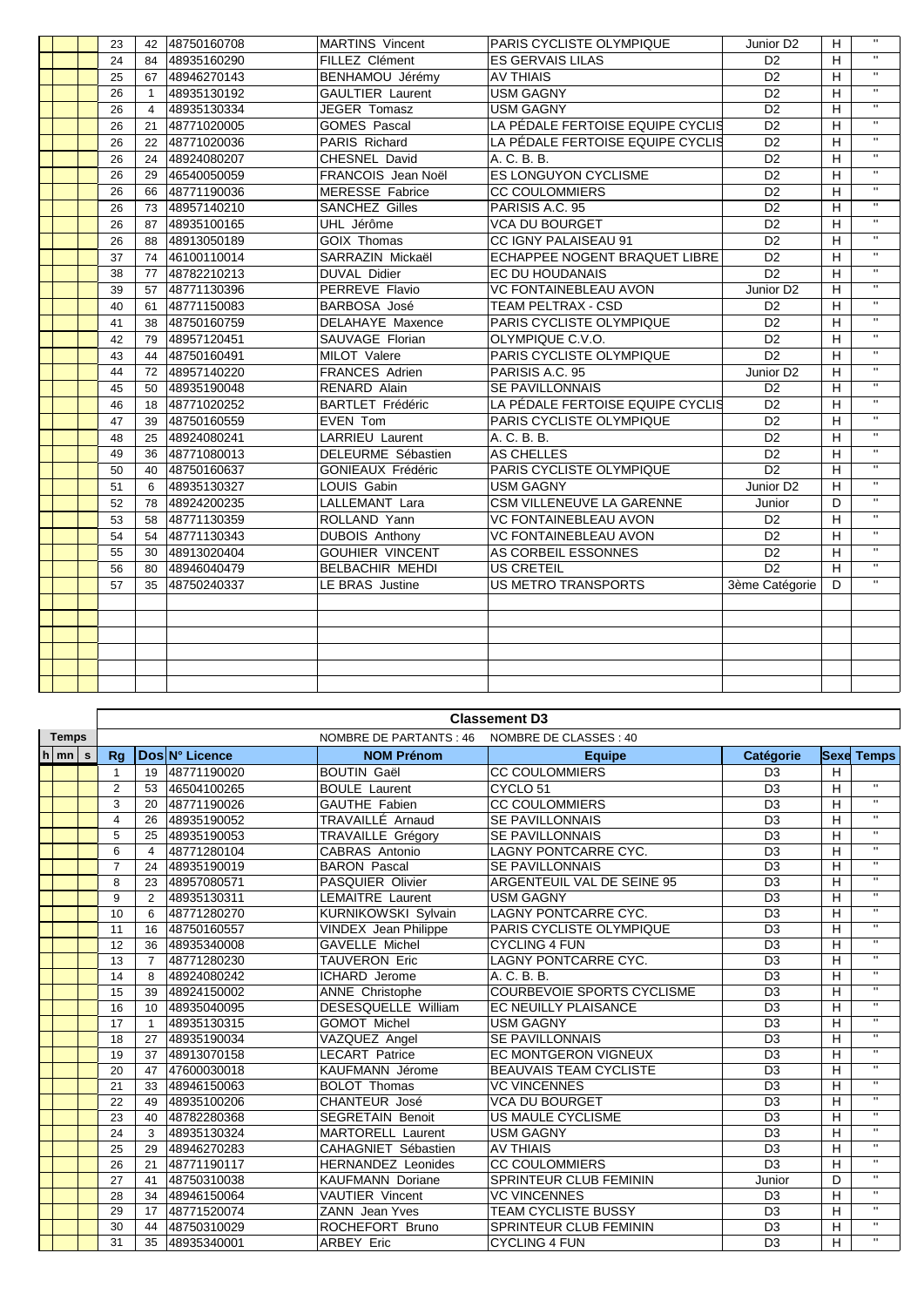|  | 32 | 30 | 48946270155 | DAVIDOU Jean Pierre        | IAV THIAIS                       | D3             | н |              |
|--|----|----|-------------|----------------------------|----------------------------------|----------------|---|--------------|
|  | 33 | 32 | 48946270020 | PERNA Julien               | IAV THIAIS                       | D <sub>3</sub> | н | $\mathbf{H}$ |
|  | 34 | 13 | 42890030024 | DALLE HUBERT               | VELO CLUB DU BORNANT             | D <sub>3</sub> | н |              |
|  | 35 | b. | 48771280086 | <b>DOS SANTOS Fernando</b> | <b>LAGNY PONTCARRE CYC.</b>      | D <sub>3</sub> | н | $\mathbf{H}$ |
|  | 36 | 9  | 48946070071 | DEVILLERS Stéphane         | <b>US ALFORTVILLE CYCLISME</b>   | D <sub>3</sub> | н | $\mathbf{H}$ |
|  | 37 | 15 | 48750160727 | PIEDELOUP Fabien           | <b>IPARIS CYCLISTE OLYMPIQUE</b> | D <sub>3</sub> | н | $\mathbf{H}$ |
|  | 38 | 51 | 48771140057 | JADAUT Yann                | IJS FERTE GAUCHER                | D <sub>3</sub> | н | $\mathbf{H}$ |
|  | 39 | 18 | 46510210084 | <b>CANON Gaël</b>          | IP.CHALONNAISE                   | D <sub>3</sub> | н | $\mathbf{H}$ |
|  | 40 | 54 | 48771150031 | <b>SEGUIN Frédéric</b>     | <b>ITEAM PELTRAX - CSD</b>       | D3             | н | $\mathbf{H}$ |

|                    | <b>Classement D4</b> |                                                  |                |                              |                                  |                  |                                    |                         |  |  |  |  |
|--------------------|----------------------|--------------------------------------------------|----------------|------------------------------|----------------------------------|------------------|------------------------------------|-------------------------|--|--|--|--|
| <b>Temps</b>       |                      | NOMBRE DE PARTANTS: 60<br>NOMBRE DE CLASSES : 58 |                |                              |                                  |                  |                                    |                         |  |  |  |  |
| $h \mid mn \mid s$ | Rg                   |                                                  | Dos N° Licence | <b>NOM Prénom</b>            | <b>Equipe</b>                    | Catégorie        |                                    | <b>Sexe Temps</b>       |  |  |  |  |
|                    | $\mathbf{1}$         | 37                                               | 48771150247    | <b>CHANTREL Stephane</b>     | TEAM PELTRAX - CSD               | D <sub>4</sub>   | $\overline{H}$                     |                         |  |  |  |  |
|                    | $\overline{2}$       | 23                                               | 48935190047    | <b>VAN VETTEREN Thierry</b>  | <b>SE PAVILLONNAIS</b>           | D <sub>4</sub>   | H                                  | π                       |  |  |  |  |
|                    | 3                    | 14                                               | 48935040121    | <b>NOLIUS Bernard</b>        | EC NEUILLY PLAISANCE             | D <sub>4</sub>   | $\overline{\mathsf{H}}$            | π                       |  |  |  |  |
|                    | $\overline{4}$       | 51                                               | 48771630019    | PHILIPPE Thierry             | TEAM ALLCYCLES VAL D'EUROPE      | D <sub>4</sub>   | $\overline{\mathsf{H}}$            | $\overline{\mathbf{u}}$ |  |  |  |  |
|                    | 5                    | 13                                               | 48935040023    | LEPAGNEZ Henri               | EC NEUILLY PLAISANCE             | D <sub>4</sub>   | $\overline{\mathsf{H}}$            | $\mathbf{u}$            |  |  |  |  |
|                    | 6                    | 6                                                | 48771020285    | <b>HORNN</b> Jean Pierre     | LA PÉDALE FERTOISE EQUIPE CYCLIS | $\overline{D4}$  | $\overline{H}$                     | $\overline{1}$          |  |  |  |  |
|                    | $\overline{7}$       | 18                                               | 48935130059    | LEBOUCQ Bernard              | <b>USM GAGNY</b>                 | Arbitre Régional | H                                  | $\overline{u}$          |  |  |  |  |
|                    | 8                    | 19                                               | 48913050296    | MAREC François               | <b>CC IGNY PALAISEAU 91</b>      | D <sub>4</sub>   | Н                                  | $\overline{u}$          |  |  |  |  |
|                    | 9                    | 53                                               | 48935140054    | <b>LAYEN Pascal</b>          | <b>ACCTB SEVRAN</b>              | D <sub>4</sub>   | $\overline{H}$                     | $\overline{\mathbf{u}}$ |  |  |  |  |
|                    | 10                   | 40                                               | 48771490048    | <b>GRANIER Luc</b>           | <b>SC GRETZ TOURNAN</b>          | D <sub>4</sub>   | H                                  | $\overline{\mathbf{u}}$ |  |  |  |  |
|                    | 11                   | 32                                               | 48771190041    | <b>BORROZ</b> Jean Louis     | <b>CC COULOMMIERS</b>            | D <sub>4</sub>   | H                                  | $\overline{\mathbf{u}}$ |  |  |  |  |
|                    | 12                   | 64                                               | 48918000022    | <b>WESELAQUI Daniel</b>      | <b>CLUB NEUTRE</b>               | D <sub>4</sub>   | H                                  | $\overline{\mathbf{u}}$ |  |  |  |  |
|                    | 13                   | 44                                               | 48913020409    | <b>GUILLOT Ludovic</b>       | AS CORBEIL ESSONNES              | D <sub>4</sub>   | H                                  | $\overline{\mathbf{u}}$ |  |  |  |  |
|                    | 14                   | 41                                               | 48935050700    | <b>BIGNET Marion</b>         | CM AUBERVILLIERS 93              | D <sub>4</sub>   | D                                  | Ŧ                       |  |  |  |  |
|                    | 15                   | 9                                                | 48935040022    | FOUESNANT Frédéric           | EC NEUILLY PLAISANCE             | D <sub>4</sub>   | Н                                  | $\mathbf{H}$            |  |  |  |  |
|                    | 16                   | 48                                               | 48913070307    | NICOLLE Francois             | EC MONTGERON VIGNEUX             | D <sub>4</sub>   | $\overline{\overline{\mathsf{H}}}$ | $\overline{u}$          |  |  |  |  |
|                    | 17                   | 24                                               | 48771320030    | <b>DUBOIS Didier</b>         | UNION SPORTIVE TRILPORT GERMIGN  | D <sub>4</sub>   | $\overline{\overline{H}}$          | $\overline{u}$          |  |  |  |  |
|                    | 18                   | 10                                               | 48935040156    | <b>KERKRI Abdelkader</b>     | EC NEUILLY PLAISANCE             | D <sub>4</sub>   | Η                                  | $\mathbf{u}$            |  |  |  |  |
|                    | 19                   | 2                                                | 48771280134    | <b>BOUYER</b> Jacques        | <b>LAGNY PONTCARRE CYC.</b>      | $\overline{D4}$  | H                                  | $\overline{\mathbf{u}}$ |  |  |  |  |
|                    | 19                   | 3                                                | 48771280138    | <b>LALIGUE Philippe</b>      | <b>LAGNY PONTCARRE CYC.</b>      | D <sub>4</sub>   | $\overline{H}$                     | $\overline{u}$          |  |  |  |  |
|                    | 19                   | 12                                               | 48935040048    | LEFRANCOIS Alain             | EC NEUILLY PLAISANCE             | D <sub>4</sub>   | Η                                  | $\overline{\mathbf{u}}$ |  |  |  |  |
|                    | 19                   | 20                                               | 48935190008    | <b>CLAVIER Philippe</b>      | SE PAVILLONNAIS                  | D <sub>4</sub>   | $\overline{\mathsf{H}}$            | $\overline{\mathbf{u}}$ |  |  |  |  |
|                    | 19                   | 21                                               | 48935190025    | <b>GUINEBERT</b> Jean Pierre | SE PAVILLONNAIS                  | D <sub>4</sub>   | $\overline{\mathsf{H}}$            | $\overline{u}$          |  |  |  |  |
|                    | 19                   | 22                                               | 48935190003    | <b>TRAVAILLE</b> Jean Paul   | SE PAVILLONNAIS                  | D <sub>4</sub>   | $\mathsf{H}$                       | $\overline{u}$          |  |  |  |  |
|                    | 19                   | 30                                               | 48957140657    | <b>GRADELET Christophe</b>   | PARISIS A.C. 95                  | D <sub>4</sub>   | Н                                  | $\overline{u}$          |  |  |  |  |
|                    | 19                   | 38                                               | 48771150094    | <b>FONTAINE Yannick</b>      | <b>TEAM PELTRAX - CSD</b>        | D <sub>4</sub>   | $\mathsf{H}$                       | $\overline{u}$          |  |  |  |  |
|                    | 19                   | 50                                               | 48771630027    | FISTER Serge                 | TEAM ALLCYCLES VAL D'EUROPE      | D <sub>4</sub>   | $\mathsf{H}$                       | $\overline{u}$          |  |  |  |  |
|                    | 19                   | 55                                               | 48935140060    | <b>VELLA Thierry</b>         | <b>ACCTB SEVRAN</b>              | D <sub>4</sub>   | $\overline{H}$                     | π                       |  |  |  |  |
|                    | 19                   | 56                                               | 48935300062    | ROSSETTO Alain               | <b>US MONTFERMEIL</b>            | D <sub>4</sub>   | H                                  | $\overline{u}$          |  |  |  |  |
|                    | 19                   | 61                                               | 48935050742    | <b>CAUDRELIER Manon</b>      | CM AUBERVILLIERS 93              | D <sub>3</sub>   | D                                  | $\overline{u}$          |  |  |  |  |
|                    | 31                   | 58                                               | 48935230006    | <b>DEWILDE Philippe</b>      | <b>EC NOISEENNE</b>              | D <sub>4</sub>   | Н                                  | $\overline{\mathbf{u}}$ |  |  |  |  |
|                    | 32                   | 39                                               | 48771160045    | PICHOT Thierry               | LE MEE SPORTS                    | D <sub>4</sub>   | Н                                  | $\overline{\mathbf{u}}$ |  |  |  |  |
|                    | 33                   | 11                                               | 48935040070    | LE FUR Claude                | EC NEUILLY PLAISANCE             | D <sub>4</sub>   | $\overline{\mathsf{H}}$            | $\overline{u}$          |  |  |  |  |
|                    | 34                   | 35                                               | 48771190153    | <b>MENNESSON Michel</b>      | <b>CC COULOMMIERS</b>            | D <sub>4</sub>   | $\mathsf{H}$                       | π                       |  |  |  |  |
|                    | 35                   | 36                                               | 48771150244    | <b>CHANTREL Alexia</b>       | <b>TEAM PELTRAX - CSD</b>        | D <sub>3</sub>   | D                                  | π                       |  |  |  |  |
|                    | 36                   | 5                                                | 48924030036    | <b>GIROU Philippe</b>        | RUEIL A.C.                       | D <sub>4</sub>   | $\overline{H}$                     | $\mathbf{u}$            |  |  |  |  |
|                    | 37                   | 46                                               | 48913070032    | <b>GALLAND Serge</b>         | EC MONTGERON VIGNEUX             | D <sub>4</sub>   | $\overline{H}$                     | $\mathbf{u}$            |  |  |  |  |
|                    | 38                   | 60                                               | 48935100249    | <b>CREUSILLET Stéphane</b>   | <b>VCA DU BOURGET</b>            | D <sub>4</sub>   | Н                                  | $\overline{\mathbf{u}}$ |  |  |  |  |
|                    | 39                   | 17                                               | 48935130121    | <b>GAMBIRASIO Laurent</b>    | <b>USM GAGNY</b>                 | D <sub>4</sub>   | H                                  | $\overline{\mathbf{u}}$ |  |  |  |  |
|                    | 40                   | 43                                               | 48935050703    | <b>REBOURS</b> Julie         | CM AUBERVILLIERS 93              | D <sub>3</sub>   | D                                  | $\overline{\mathbf{u}}$ |  |  |  |  |
|                    | 41                   | 25                                               | 48771320010    | <b>HATON Christian</b>       | UNION SPORTIVE TRILPORT GERMIGN  | D <sub>4</sub>   | $\overline{\mathsf{H}}$            | Ŧ                       |  |  |  |  |
|                    | 42                   | 31                                               | 48957140138    | <b>HERISSON</b> Jean Marie   | PARISIS A.C. 95                  | D <sub>4</sub>   | $\overline{\mathsf{H}}$            | π                       |  |  |  |  |
|                    | 43                   | 45                                               | 48913070243    | <b>ALBERTI Patrick</b>       | <b>EC MONTGERON VIGNEUX</b>      | D <sub>4</sub>   | $\overline{\mathsf{H}}$            | $\overline{\mathbf{u}}$ |  |  |  |  |
|                    | 44                   | 52                                               | 42891050388    | <b>BARDIN Philippe</b>       | VELO CLUB DU SENONAIS            | D <sub>4</sub>   | $\overline{\overline{H}}$          | $\overline{u}$          |  |  |  |  |
|                    | 45                   | 15                                               | 48935040082    | RENAUX Raymond               | EC NEUILLY PLAISANCE             | D <sub>4</sub>   | $\overline{H}$                     | $\mathbf{u}$            |  |  |  |  |
|                    | 46                   | 62                                               | 48750160684    | <b>COLSY Mya</b>             | PARIS CYCLISTE OLYMPIQUE         | $\overline{D3}$  | $\overline{\mathsf{D}}$            | $\overline{\mathbf{u}}$ |  |  |  |  |